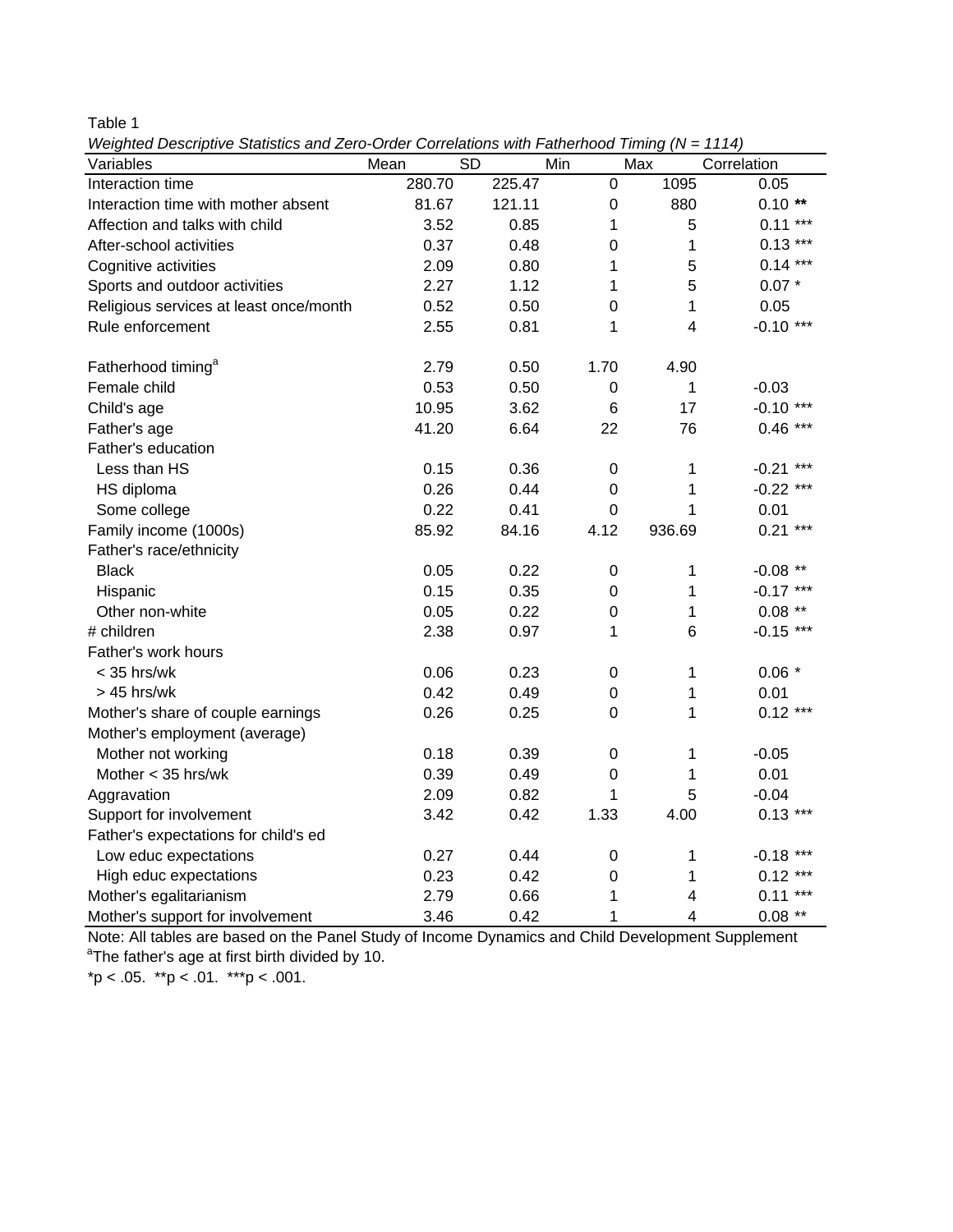## Table 2

|               |                             | <b>Fatherhood Timing</b> |           |                  |        |  |  |  |  |  |  |  |  |
|---------------|-----------------------------|--------------------------|-----------|------------------|--------|--|--|--|--|--|--|--|--|
|               |                             | Early                    | On-time   | Delayed          | Total  |  |  |  |  |  |  |  |  |
|               |                             | (under 25)               | $(25-30)$ | (over 30)        |        |  |  |  |  |  |  |  |  |
| Education     | Less than HS                | 24.05 $^{a}$             | 13.46     | 5.46 $^{5}$      | 13.86  |  |  |  |  |  |  |  |  |
|               | HS diploma                  | 37.80 $a$                | 28.43     | 13.75 $^{\rm b}$ | 26.67  |  |  |  |  |  |  |  |  |
|               | Some college                | 25.88                    | 23.12     | 20.24            | 23.00  |  |  |  |  |  |  |  |  |
|               | College graduate            | 12.27 $a$                | 34.99     | 60.55 $b$        | 36.48  |  |  |  |  |  |  |  |  |
|               | Total                       | 100.00                   | 100.00    | 100.00           | 100.00 |  |  |  |  |  |  |  |  |
|               | $F$ (5.95, 4160.62) = 12.58 |                          | p < .001  |                  |        |  |  |  |  |  |  |  |  |
| Family income | Bottom quartile             | 40.40 $a$                | 20.22     | 16.17 $\degree$  | 24.29  |  |  |  |  |  |  |  |  |
|               | Second quartile             | 36.28 $a$                | 25.79     | 12.93 $b$        | 24.95  |  |  |  |  |  |  |  |  |
|               | Third quartile              | 11.82 $a$                | 29.69     | 30.42 $\degree$  | 25.31  |  |  |  |  |  |  |  |  |
|               | Top quartile                | 11.50 $a$                | 24.30     | 40.47 $b$        | 25.45  |  |  |  |  |  |  |  |  |
|               | Total                       | 100.00                   | 100.00    | 100.00           | 100.00 |  |  |  |  |  |  |  |  |
|               | $F$ (5.95, 4322.39) = 12.63 |                          | p < .001  |                  |        |  |  |  |  |  |  |  |  |

*Weighted Percentage Distributions of Education and Family Income among Early, On-time, and Delayed Fathers (N = 750)*

<sup>a</sup>Significantly different than the on-time and delayed groups combined,  $p < .05$ 

 $^{\text{b}}$ Significantly different than the early and on-time groups combined, p < .05

<sup>c</sup>Significantly different than the early group ( $p < .05$ ), but not significantly different than the early and on-time groups combined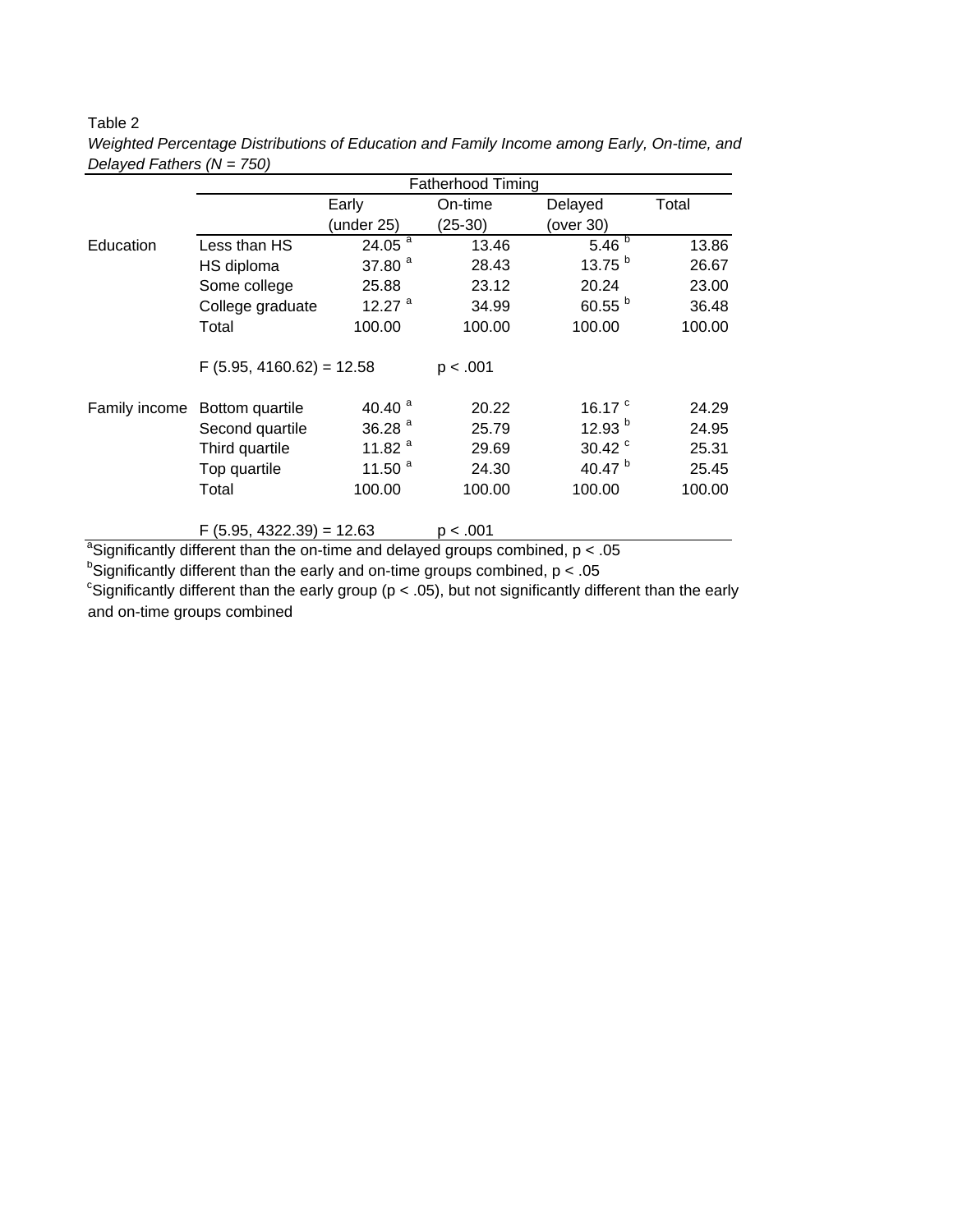| Topit Regression Analysis for Variables Predicting Interaction Time with Mother Absent (IV = 1114) |              |                 |                   |                 |                  |       |                   |       |                   |                 |              |                 |                   |                 |
|----------------------------------------------------------------------------------------------------|--------------|-----------------|-------------------|-----------------|------------------|-------|-------------------|-------|-------------------|-----------------|--------------|-----------------|-------------------|-----------------|
|                                                                                                    | Model 1      |                 | Model 2           |                 | Model 3          |       | Model 4           |       | Model 5           |                 | Model 6      |                 | Model 7           |                 |
| Variable                                                                                           | В            | SE <sub>B</sub> | В                 | SE <sub>B</sub> | B                | SE B  | B                 | SE B  | B                 | SE <sub>B</sub> | B            | SE <sub>B</sub> | B                 | SE <sub>B</sub> |
| Fatherhood timing <sup>a</sup>                                                                     | 37.38 **     | 13.11           | 30.24             |                 | 16.84 25.35      |       | 13.71 28.07 *     |       | 12.87 32.36 *     | 13.35           | 32.53 *      |                 | 13.05 21.09       | 13.10           |
| Female child                                                                                       | $-57.62$ *** |                 | 13.20 - 56.78 *** |                 | 13.16 -59.79 *** |       | 13.16 - 58.71 *** |       | 13.20 - 57.79 *** | 13.17           | $-55.47$ *** |                 | 13.05 - 59.64 *** | 13.01           |
| Child's age                                                                                        | $-3.87$ *    | 1.82            | $-4.96*$          | 2.37            | $-4.29$ *        | 1.85  | $-4.06*$          | 1.83  | $-4.33*$          | 1.84            | $-4.33*$     | 1.73            | $-4.20$ *         | 1.77            |
| Father's age                                                                                       |              |                 | 1.07              | 1.58            |                  |       |                   |       |                   |                 |              |                 |                   |                 |
| Less than HS                                                                                       |              |                 |                   |                 | $-56.28$ *       | 22.07 |                   |       |                   |                 |              |                 | $-31.85$          | 23.48           |
| HS diploma                                                                                         |              |                 |                   |                 | $-2.25$          | 17.57 |                   |       |                   |                 |              |                 | 1.87              | 16.86           |
| Some college                                                                                       |              |                 |                   |                 | 16.50            | 18.86 |                   |       |                   |                 |              |                 | 21.87             | 18.26           |
| Family income (1000s)                                                                              |              |                 |                   |                 | 0.07             | 0.11  |                   |       |                   |                 |              |                 |                   |                 |
| <b>Black</b>                                                                                       |              |                 |                   |                 |                  |       | $-48.37$ *        | 20.70 |                   |                 |              |                 | $-47.26*$         | 21.67           |
| Hispanic                                                                                           |              |                 |                   |                 |                  |       | $-62.69$ **       | 22.95 |                   |                 |              |                 | $-28.97$          | 25.84           |
| Other non-white                                                                                    |              |                 |                   |                 |                  |       | 8.66              | 24.67 |                   |                 |              |                 | 20.35             | 25.14           |
| # children                                                                                         |              |                 |                   |                 |                  |       |                   |       | $-6.98$           | 8.16            |              |                 |                   |                 |
| < 35 hrs/wk                                                                                        |              |                 |                   |                 |                  |       |                   |       | 4.32              | 43.64           |              |                 |                   |                 |
| $>45$ hrs/wk                                                                                       |              |                 |                   |                 |                  |       |                   |       | $-3.66$           | 13.70           |              |                 |                   |                 |
| Mother's share of couple earnings                                                                  |              |                 |                   |                 |                  |       |                   |       | $-42.03$          | 34.09           |              |                 |                   |                 |
| Mother not working                                                                                 |              |                 |                   |                 |                  |       |                   |       | $-2.17$           | 23.28           |              |                 |                   |                 |
| Mother $<$ 35 hrs/wk                                                                               |              |                 |                   |                 |                  |       |                   |       | 12.08             | 17.34           |              |                 |                   |                 |
| Aggravation                                                                                        |              |                 |                   |                 |                  |       |                   |       |                   |                 | $-2.98$      | 10.46           |                   |                 |
| Support for involvement                                                                            |              |                 |                   |                 |                  |       |                   |       |                   |                 | $-15.91$     | 20.36           |                   |                 |
| Low educ expectations                                                                              |              |                 |                   |                 |                  |       |                   |       |                   |                 | 7.13         | 14.47           |                   |                 |
| High educ expectations                                                                             |              |                 |                   |                 |                  |       |                   |       |                   |                 | $-9.35$      | 17.24           |                   |                 |
| Mother's egalitarianism                                                                            |              |                 |                   |                 |                  |       |                   |       |                   |                 | 25.72 *      |                 | 10.00 23.55 *     | 9.95            |
| Mother's support for involvement                                                                   |              |                 |                   |                 |                  |       |                   |       |                   |                 | 42.93 *      |                 | 16.64 27.30       | 16.46           |
| Constant                                                                                           | 6.07         | 44.73           | $-6.51$           | 48.38           | 45.31            |       | 47.62 45.69       | 44.40 | 69.75             | 55.10           | $-135.89$    | 102.50 -98.59   |                   | 79.61           |
| Average $\chi^2$                                                                                   | 39.37        |                 | 39.68             |                 | 49.20            |       | 48.64             |       | 45.68             |                 | 52.58        |                 | 57.97             |                 |
| df                                                                                                 | 3            |                 | 4                 |                 | 7                |       | 6                 |       | 9                 |                 | 9            |                 | 11                |                 |
| Prob $\lt \chi^2$                                                                                  | 0.00         |                 | 0.00              |                 | 0.00             |       | 0.00              |       | 0.00              |                 | 0.00         |                 | 0.00              |                 |

Table 3a *Tobit Regression Analysis for Variables Predicting Interaction Time with Mother Absent (N = 1114)*

<sup>a</sup>The father's age at first birth divided by 10.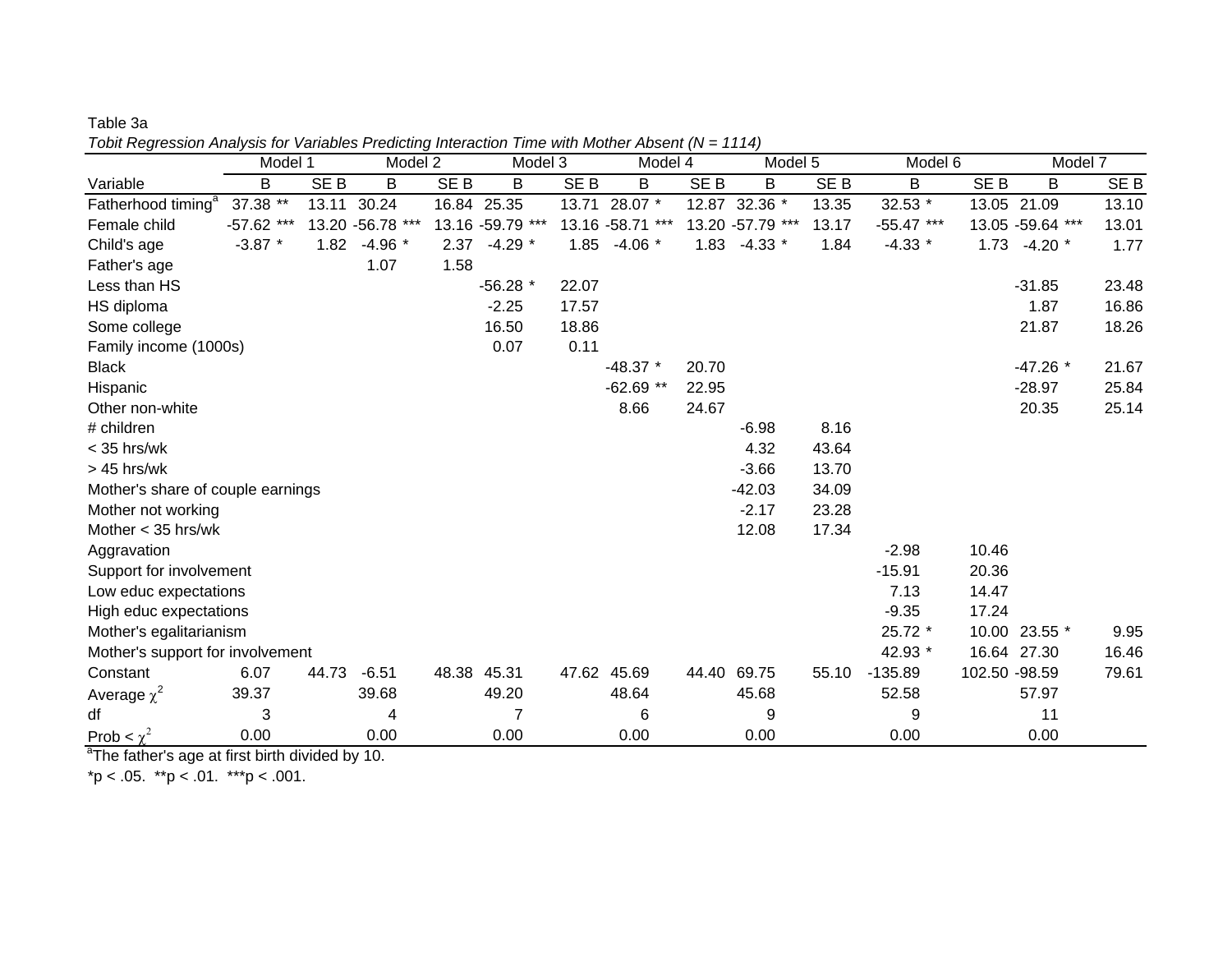| Table 3b |  |  |
|----------|--|--|
|----------|--|--|

*OLS Regression Analysis for Variables Predicting Frequency of Affectionate Expressions and Talks with Child (N = 1114)*

|                                   | Model 1     |                 | Model 2     |                 | Model 3     |                 | Model 4     |                 | Model 5       |                 | Model 6       |                 | Model 7     |                 |
|-----------------------------------|-------------|-----------------|-------------|-----------------|-------------|-----------------|-------------|-----------------|---------------|-----------------|---------------|-----------------|-------------|-----------------|
| Variable                          | B           | SE <sub>B</sub> | B           | SE <sub>B</sub> | B           | SE <sub>B</sub> | B           | SE <sub>B</sub> | B             | SE <sub>B</sub> | B             | SE <sub>B</sub> | B           | SE <sub>B</sub> |
| Fatherhood timing <sup>a</sup>    | $0.13*$     | 0.06            | $0.18 *$    | 0.08            | 0.09        | 0.07            | 0.11        | 0.06            | 0.11          | 0.06            | 0.06          | 0.06            | 0.04        | 0.06            |
| Female child                      | $-0.02$     | 0.06            | $-0.02$     | 0.06            | $-0.02$     | 0.06            | $-0.02$     | 0.06            | $-0.01$       | 0.06            | $-0.02$       | 0.06            | $-0.02$     | 0.06            |
| Child's age                       | $-0.08$ *** | 0.01            | $-0.07$ *** | 0.01            | $-0.08$ *** | 0.01            | $-0.08$ *** | 0.01            | $-0.08$ ***   | 0.01            | $-0.08$ ***   | 0.01            | $-0.08$ *** | 0.01            |
| Father's age                      |             |                 | $-0.01$     | 0.01            |             |                 |             |                 |               |                 |               |                 |             |                 |
| Less than HS                      |             |                 |             |                 | $-0.08$     | 0.13            |             |                 |               |                 |               |                 |             |                 |
| HS diploma                        |             |                 |             |                 | $-0.10$     | 0.10            |             |                 |               |                 |               |                 |             |                 |
| Some college                      |             |                 |             |                 | $-0.07$     | 0.09            |             |                 |               |                 |               |                 |             |                 |
| Family income (1000s)             |             |                 |             |                 | 0.00        | 0.00            |             |                 |               |                 |               |                 |             |                 |
| <b>Black</b>                      |             |                 |             |                 |             |                 | $-0.20$     | 0.12            |               |                 |               |                 | $-0.17$     | 0.10            |
| Hispanic                          |             |                 |             |                 |             |                 | $-0.22$     | 0.13            |               |                 |               |                 | $-0.27$ *   | 0.12            |
| Other non-white                   |             |                 |             |                 |             |                 | $-0.34$ *   | 0.16            |               |                 |               |                 | $-0.30$ *   | 0.14            |
| # children                        |             |                 |             |                 |             |                 |             |                 | $-0.03$       | 0.04            |               |                 |             |                 |
| $<$ 35 hrs/wk                     |             |                 |             |                 |             |                 |             |                 | $0.45$ **     | 0.16            |               |                 | $0.41$ **   | 0.13            |
| $>45$ hrs/wk                      |             |                 |             |                 |             |                 |             |                 | $-0.03$       | 0.07            |               |                 | $-0.03$     | 0.07            |
| Mother's share of couple earnings |             |                 |             |                 |             |                 |             |                 | 0.06          | 0.16            |               |                 |             |                 |
| Mother not working                |             |                 |             |                 |             |                 |             |                 | $-0.05$       | 0.13            |               |                 |             |                 |
| Mother $<$ 35 hrs/wk              |             |                 |             |                 |             |                 |             |                 | $-0.03$       | 0.08            |               |                 |             |                 |
| Aggravation                       |             |                 |             |                 |             |                 |             |                 |               |                 | $-0.13$ **    | 0.05            | $-0.12$ *   | 0.05            |
| Support for involvement           |             |                 |             |                 |             |                 |             |                 |               |                 | $0.37**$      | 0.10            | $0.37**$    | 0.09            |
| Low educ expectations             |             |                 |             |                 |             |                 |             |                 |               |                 | $-0.02$       | 0.08            | $-0.02$     | 0.07            |
| High educ expectations            |             |                 |             |                 |             |                 |             |                 |               |                 | $0.25$ **     | 0.08            | $0.26$ **   | 0.08            |
| Wife's egalitarianism             |             |                 |             |                 |             |                 |             |                 |               |                 | 0.09          | 0.05            |             |                 |
| Wife's support for involvement    |             |                 |             |                 |             |                 |             |                 |               |                 | 0.11          | 0.08            |             |                 |
| Constant                          | $4.04***$   | 0.21            | 4.13<br>*** | 0.22            | 4.21<br>*** | 0.26            | 4.18 ***    | 0.22            | 4.15<br>$***$ | 0.26            | 2.59<br>$***$ | 0.46            | $3.27***$   | 0.41            |
| Average $R^2$                     | 0.13        |                 | 0.13        |                 | 0.14        |                 | 0.15        |                 | 0.15          |                 | 0.22          |                 | 0.24        |                 |

 $\mathrm{^a}$ The father's age at first birth divided by 10.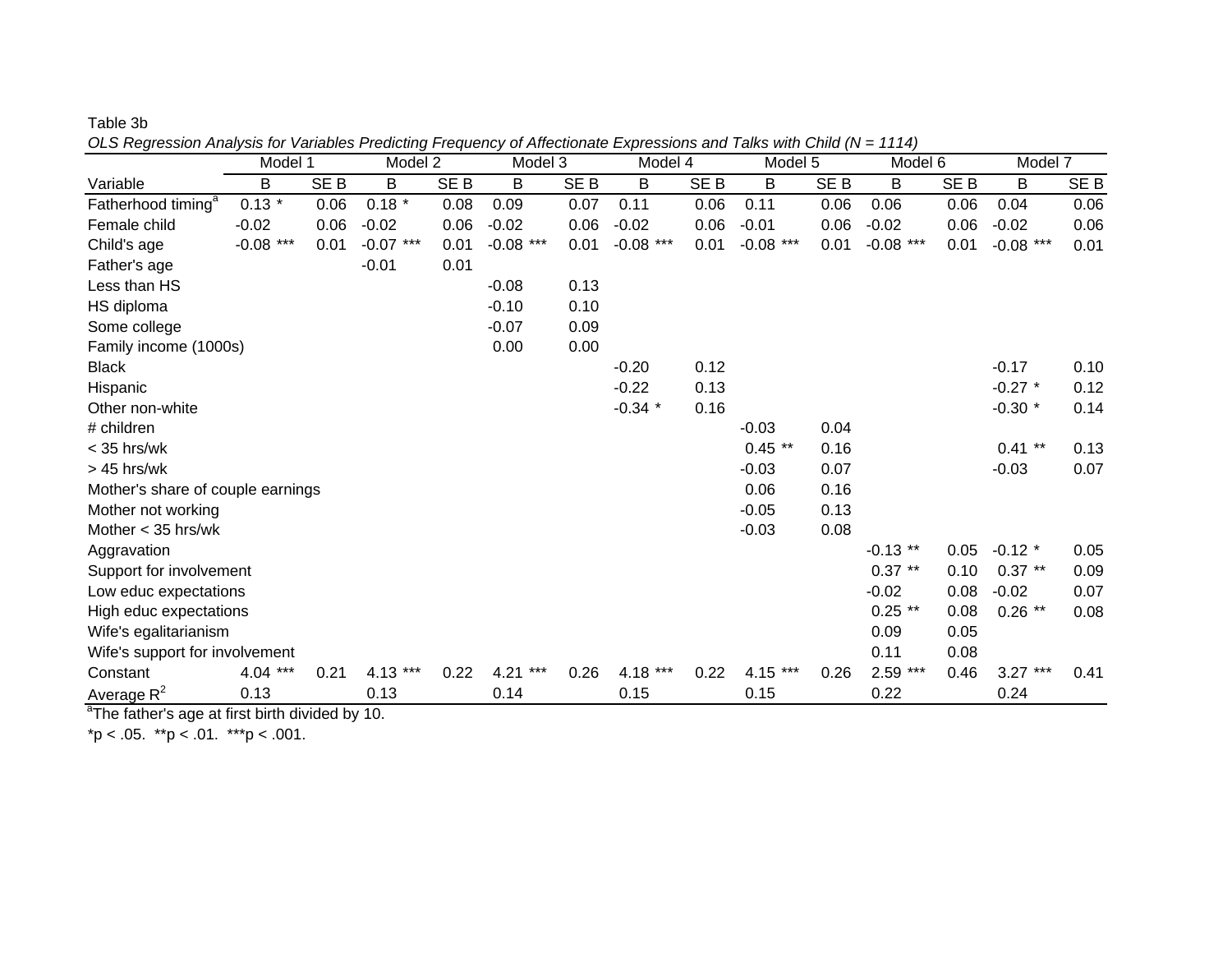| Table 3c                                                                                                        |  |
|-----------------------------------------------------------------------------------------------------------------|--|
| Logistic Regression Analysis for Variables Predicting Involvement in Child's After-school Activities (N = 1114) |  |

|                                   | Model 1    |      | Model 2       |      | Model 3        |      | Model 4       |      | Model 5       |      | Model 6       |      | Model 7       |      |
|-----------------------------------|------------|------|---------------|------|----------------|------|---------------|------|---------------|------|---------------|------|---------------|------|
| Variable                          | Odds ratio |      | SE Odds ratio |      | SE Odds ratio  |      | SE Odds ratio |      | SE Odds ratio |      | SE Odds ratio |      | SE Odds ratio | SE   |
| Fatherhood timing <sup>a</sup>    | $1.68$ **  | 0.28 | $2.08**$      | 0.44 | 1.39           | 0.25 | $1.53*$       | 0.27 | $1.65$ **     | 0.28 | $1.43*$       | 0.24 | 1.31          | 0.24 |
| Female child                      | 0.80       | 0.12 | 0.78          | 0.12 | 0.79           | 0.12 | 0.78          | 0.12 | 0.79          | 0.12 | 0.76          | 0.12 | $0.72 *$      | 0.12 |
| Child's age                       | 0.98       | 0.02 | 1.01          | 0.03 | 0.97           | 0.02 | 0.97          | 0.02 | 0.97          | 0.02 | 0.98          | 0.02 | 0.97          | 0.02 |
| Father's age                      |            |      | 0.97          | 0.02 |                |      |               |      |               |      |               |      |               |      |
| Less than HS                      |            |      |               |      | $0.29**$       | 0.11 |               |      |               |      |               |      | 0.52          | 0.21 |
| HS diploma                        |            |      |               |      | 0.76           | 0.19 |               |      |               |      |               |      | 1.01          | 0.25 |
| Some college                      |            |      |               |      | 0.77           | 0.18 |               |      |               |      |               |      | 0.95          | 0.23 |
| Family income (1000s)             |            |      |               |      | 1.00           | 0.00 |               |      |               |      |               |      |               |      |
| <b>Black</b>                      |            |      |               |      |                |      | 0.61          | 0.20 |               |      |               |      | 0.67          | 0.24 |
| Hispanic                          |            |      |               |      |                |      | $0.36$ **     | 0.12 |               |      |               |      | 0.50          | 0.19 |
| Other non-white                   |            |      |               |      |                |      | 0.48          | 0.20 |               |      |               |      | 0.51          | 0.22 |
| # children                        |            |      |               |      |                |      |               |      | 0.89          | 0.09 |               |      |               |      |
| $<$ 35 hrs/wk                     |            |      |               |      |                |      |               |      | 0.60          | 0.24 |               |      |               |      |
| $>45$ hrs/wk                      |            |      |               |      |                |      |               |      | 0.83          | 0.16 |               |      |               |      |
| Mother's share of couple earnings |            |      |               |      |                |      |               |      | 1.05          | 0.44 |               |      |               |      |
| Mother not working                |            |      |               |      |                |      |               |      | 0.86          | 0.29 |               |      |               |      |
| Mother $<$ 35 hrs/wk              |            |      |               |      |                |      |               |      | 0.98          | 0.22 |               |      |               |      |
| Aggravation                       |            |      |               |      |                |      |               |      |               |      | 1.01          | 0.12 |               |      |
| Support for involvement           |            |      |               |      |                |      |               |      |               |      | 1.25          | 0.33 |               |      |
| Low educ expectations             |            |      |               |      |                |      |               |      |               |      | $0.54$ **     | 0.12 | $0.61$ *      | 0.13 |
| High educ expectations            |            |      |               |      |                |      |               |      |               |      | 1.27          | 0.26 | $1.49*$       | 0.30 |
| Wife's egalitarianism             |            |      |               |      |                |      |               |      |               |      | 1.25          | 0.16 |               |      |
| Wife's support for involvement    |            |      |               |      |                |      |               |      |               |      | 1.47          | 0.34 |               |      |
| Average $\chi^2$                  | 14.51      |      | 16.17         |      | 30.38          |      | 30.59         |      | 19.45         |      | 36.73         |      | 42.05         |      |
| df                                | 3          |      | 4             |      | $\overline{7}$ |      | 6             |      | 9             |      | 9             |      | 11            |      |
| Prob $\leq \chi^2$                | 0.00       |      | 0.00          |      | 0.00           |      | 0.00          |      | 0.02          |      | 0.00          |      | 0.00          |      |

<sup>a</sup>The father's age at first birth divided by 10.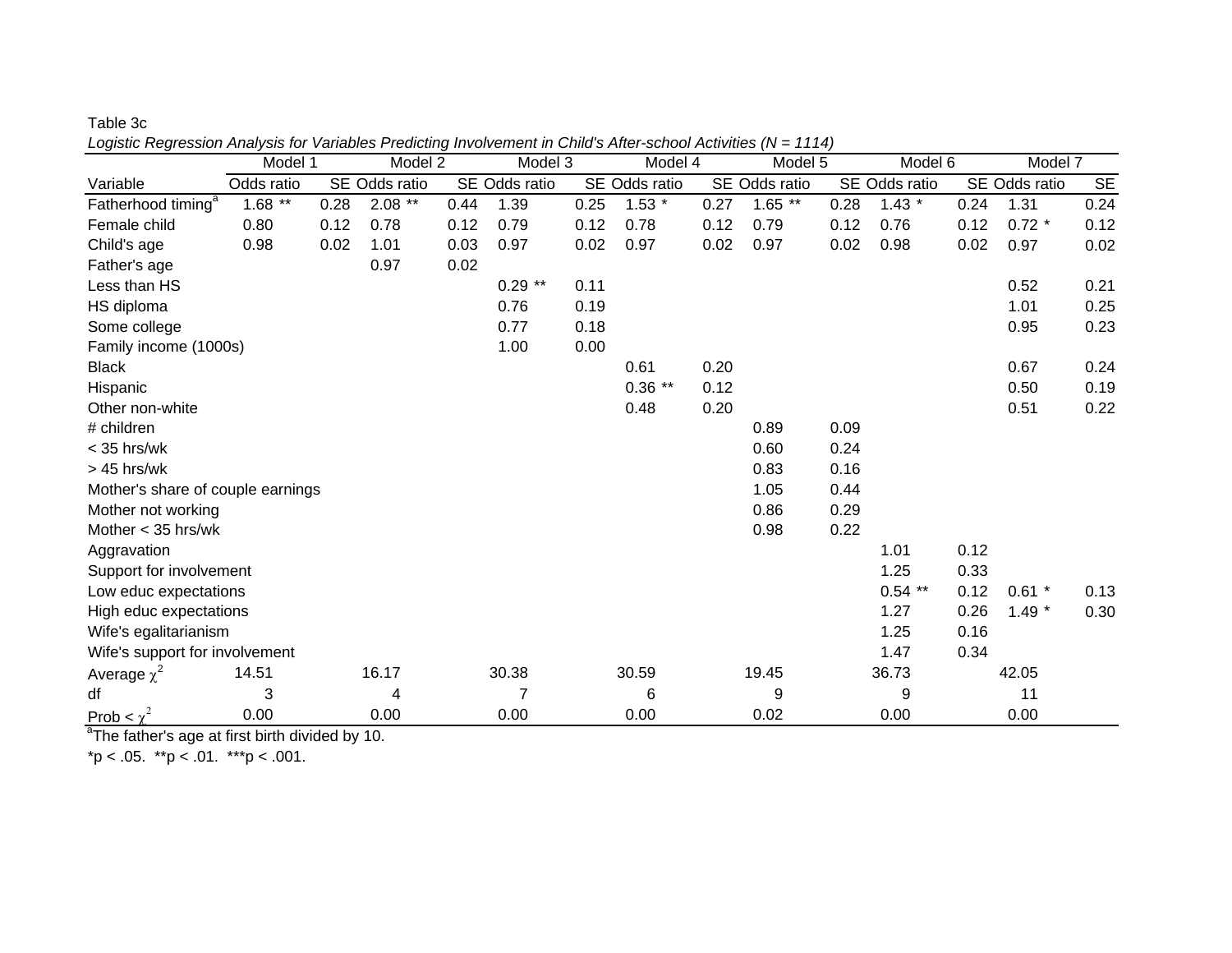| Table 3d |  |
|----------|--|
|----------|--|

*OLS Regression Analysis for Variables Predicting Frequency of Involvement in Father-Child Cognitive Activities (N = 1114)*

|                                   | Model 1          |                 | Model 2       |                 | Model 3     |                 | Model 4       |                 | Model 5        |                 | Model 6        |                 | Model 7     |                 |
|-----------------------------------|------------------|-----------------|---------------|-----------------|-------------|-----------------|---------------|-----------------|----------------|-----------------|----------------|-----------------|-------------|-----------------|
| Variable                          | B                | SE <sub>B</sub> | B             | SE <sub>B</sub> | B           | SE <sub>B</sub> | B             | SE <sub>B</sub> | B              | SE <sub>B</sub> | В              | SE <sub>B</sub> | B           | SE <sub>B</sub> |
| Fatherhood timing <sup>a</sup>    | $0.14$ **        | 0.05            | $0.22$ **     | 0.06            | 0.08        | 0.06            | $0.15$ **     | 0.05            | $0.13 *$       | 0.05            | 0.11           | 0.06            | $0.17**$    | 0.06            |
| Female child                      | $-0.04$          | 0.05            | $-0.05$       | 0.05            | $-0.03$     | 0.05            | $-0.03$       | 0.05            | $-0.04$        | 0.05            | $-0.04$        | 0.05            | $-0.03$     | 0.05            |
| Child's age                       | $***$<br>$-0.11$ | 0.01            | $-0.10$ ***   | 0.01            | $-0.12$ *** | 0.01            | $-0.12$ ***   | 0.01            | ***<br>$-0.11$ | 0.01            | ***<br>$-0.11$ | 0.01            | $-0.10$ *** | 0.01            |
| Father's age                      |                  |                 | $-0.01$ *     | 0.00            |             |                 |               |                 |                |                 |                |                 | $-0.01$ **  | 0.00            |
| Less than HS                      |                  |                 |               |                 | $-0.23$ *   | 0.10            |               |                 |                |                 |                |                 | $-0.21$     | 0.11            |
| HS diploma                        |                  |                 |               |                 | $-0.18$ *   | 0.08            |               |                 |                |                 |                |                 | $-0.17$ *   | 0.08            |
| Some college                      |                  |                 |               |                 | $-0.22$ **  | 0.07            |               |                 |                |                 |                |                 | $-0.21$ **  | 0.07            |
| Family income (1000s)             |                  |                 |               |                 | 0.00        | 0.00            |               |                 |                |                 |                |                 |             |                 |
| <b>Black</b>                      |                  |                 |               |                 |             |                 | $0.30**$      | 0.11            |                |                 |                |                 | $0.36$ **   | 0.10            |
| Hispanic                          |                  |                 |               |                 |             |                 | $-0.06$       | 0.09            |                |                 |                |                 | 0.00        | 0.12            |
| Other non-white                   |                  |                 |               |                 |             |                 | $-0.19$       | 0.13            |                |                 |                |                 | $-0.20$     | 0.13            |
| # children                        |                  |                 |               |                 |             |                 |               |                 | 0.00           | 0.03            |                |                 |             |                 |
| $<$ 35 hrs/wk                     |                  |                 |               |                 |             |                 |               |                 | 0.12           | 0.12            |                |                 |             |                 |
| > 45 hrs/wk                       |                  |                 |               |                 |             |                 |               |                 | $-0.06$        | 0.06            |                |                 |             |                 |
| Mother's share of couple earnings |                  |                 |               |                 |             |                 |               |                 | 0.11           | 0.14            |                |                 |             |                 |
| Mother not working                |                  |                 |               |                 |             |                 |               |                 | 0.03           | 0.10            |                |                 |             |                 |
| Mother $<$ 35 hrs/wk              |                  |                 |               |                 |             |                 |               |                 | 0.06           | 0.07            |                |                 |             |                 |
| Aggravation                       |                  |                 |               |                 |             |                 |               |                 |                |                 | $-0.01$        | 0.04            |             |                 |
| Support for involvement           |                  |                 |               |                 |             |                 |               |                 |                |                 | $0.20**$       | 0.07            | $0.22$ **   | 0.07            |
| Low educ expectations             |                  |                 |               |                 |             |                 |               |                 |                |                 | $-0.03$        | 0.06            | $-0.01$     | 0.06            |
| High educ expectations            |                  |                 |               |                 |             |                 |               |                 |                |                 | $0.14$ *       | 0.07            | 0.13        | 0.07            |
| Wife's egalitarianism             |                  |                 |               |                 |             |                 |               |                 |                |                 | 0.01           | 0.04            |             |                 |
| Wife's support for involvement    |                  |                 |               |                 |             |                 |               |                 |                |                 | 0.11           | 0.06            |             |                 |
| Constant                          | 2.96<br>***      | 0.19            | $***$<br>3.09 | 0.20            | ***<br>3.28 | 0.20            | $***$<br>2.95 | 0.19            | 2.95<br>***    | 0.21            | $1.95***$      | 0.37            | 2.66<br>*** | 0.31            |
| Average $R^2$                     | 0.29             |                 | 0.29          |                 | 0.30        |                 | 0.30          |                 | 0.29           |                 | 0.32           |                 | 0.34        |                 |

 $\mathrm{^a}$ The father's age at first birth divided by 10.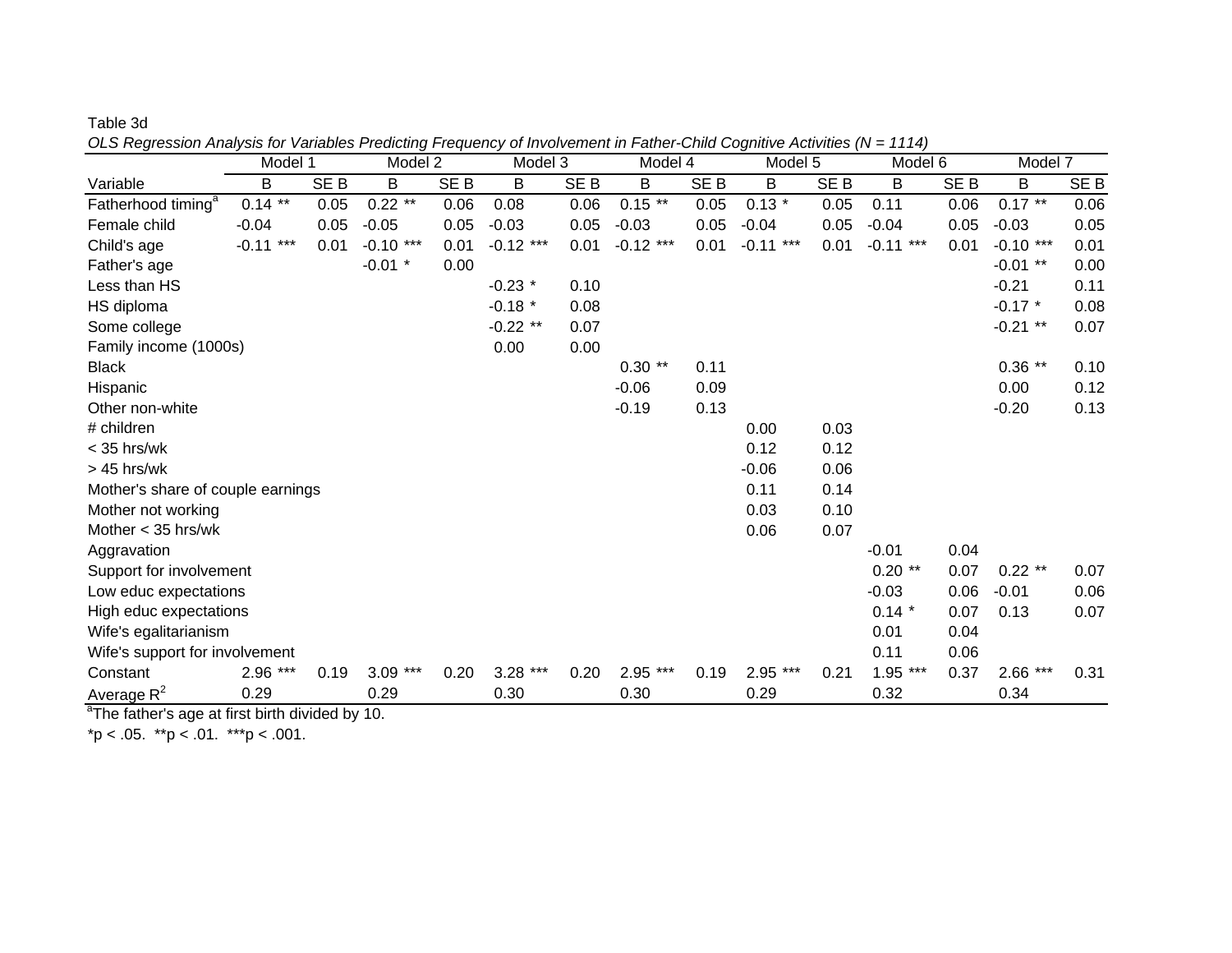Table 3e

*OLS Regression Analysis for Variables Predicting Frequency of Involvement in Father-Child Sports and Outdoor Activities (N = 1114)* Model 1 Model 2 Model 3 Model 4 Model 5 Model 6 Model 7 Variablee B B SEB B SEB B SEB B SEB B SEB B SEB B SEB Fatherhood timing<sup>a</sup> 0.07 0.08 0.22 \* 0.09 0.03 0.09 0.07 0.09 0.07 0.09 0.02 0.09 0.18 \* 0.09 Female child-0.26 \*\* 0.08 -0.28 \*\*\* 0.08 -0.26 \*\* 0.08 -0.27 \*\* 0.08 -0.27 \*\* 0.08 -0.28 \*\* 0.08 -0.31 \*\*\* 0.08

| Child's age                       | $-0.10$ *** | 0.01 | $-0.07$ *** | 0.01 | $-0.10***$  | 0.01 | $-0.10***$  | 0.01 | $-0.10***$ | 0.01 | $-0.09$ *** | 0.01 | $-0.07$ *** | 0.01 |
|-----------------------------------|-------------|------|-------------|------|-------------|------|-------------|------|------------|------|-------------|------|-------------|------|
| Father's age                      |             |      | $-0.02$ *** | 0.01 |             |      |             |      |            |      |             |      | $-0.03$ *** | 0.01 |
| Less than HS                      |             |      |             |      | $-0.15$     | 0.16 |             |      |            |      |             |      |             |      |
| HS diploma                        |             |      |             |      | 0.02        | 0.13 |             |      |            |      |             |      |             |      |
| Some college                      |             |      |             |      | 0.02        | 0.12 |             |      |            |      |             |      |             |      |
| Family income (1000s)             |             |      |             |      | 0.00        | 0.00 |             |      |            |      |             |      |             |      |
| <b>Black</b>                      |             |      |             |      |             |      | $-0.15$     | 0.17 |            |      |             |      | $-0.11$     | 0.16 |
| Hispanic                          |             |      |             |      |             |      | $-0.17$     | 0.15 |            |      |             |      | $-0.18$     | 0.15 |
| Other non-white                   |             |      |             |      |             |      | $-0.65$ *** | 0.18 |            |      |             |      | $-0.63$ **  | 0.19 |
| # children                        |             |      |             |      |             |      |             |      | 0.00       | 0.05 |             |      |             |      |
| $<$ 35 hrs/wk                     |             |      |             |      |             |      |             |      | $-0.05$    | 0.21 |             |      |             |      |
| $> 45$ hrs/wk                     |             |      |             |      |             |      |             |      | 0.01       | 0.09 |             |      |             |      |
| Mother's share of couple earnings |             |      |             |      |             |      |             |      | $-0.07$    | 0.22 |             |      |             |      |
| Mother not working                |             |      |             |      |             |      |             |      | $-0.17$    | 0.16 |             |      |             |      |
| Mother $<$ 35 hrs/wk              |             |      |             |      |             |      |             |      | 0.01       | 0.10 |             |      |             |      |
| Aggravation                       |             |      |             |      |             |      |             |      |            |      | 0.00        | 0.06 |             |      |
| Support for involvement           |             |      |             |      |             |      |             |      |            |      | 0.13        | 0.12 |             |      |
| Low educ expectations             |             |      |             |      |             |      |             |      |            |      | $-0.20$ *   | 0.10 | $-0.18$ *   | 0.09 |
| High educ expectations            |             |      |             |      |             |      |             |      |            |      | 0.18        | 0.12 | 0.25        | 0.11 |
| Wife's egalitarianism             |             |      |             |      |             |      |             |      |            |      | $-0.04$     | 0.07 |             |      |
| Wife's support for involvement    |             |      |             |      |             |      |             |      |            |      | 0.04        | 0.12 |             |      |
| Constant                          | $3.25$ ***  | 0.28 | $3.52***$   | 0.30 | 3.36<br>*** | 0.33 | $3.35***$   | 0.29 | $3.33$ *** | 0.34 | ***<br>2.91 | 0.57 | $3.79$ ***  | 0.31 |
| Average $R^2$                     | 0.11        |      | 0.12        |      | 0.12        |      | 0.13        |      | 0.12       |      | 0.13        |      | 0.16        |      |

 $a$ The father's age at first birth divided by 10.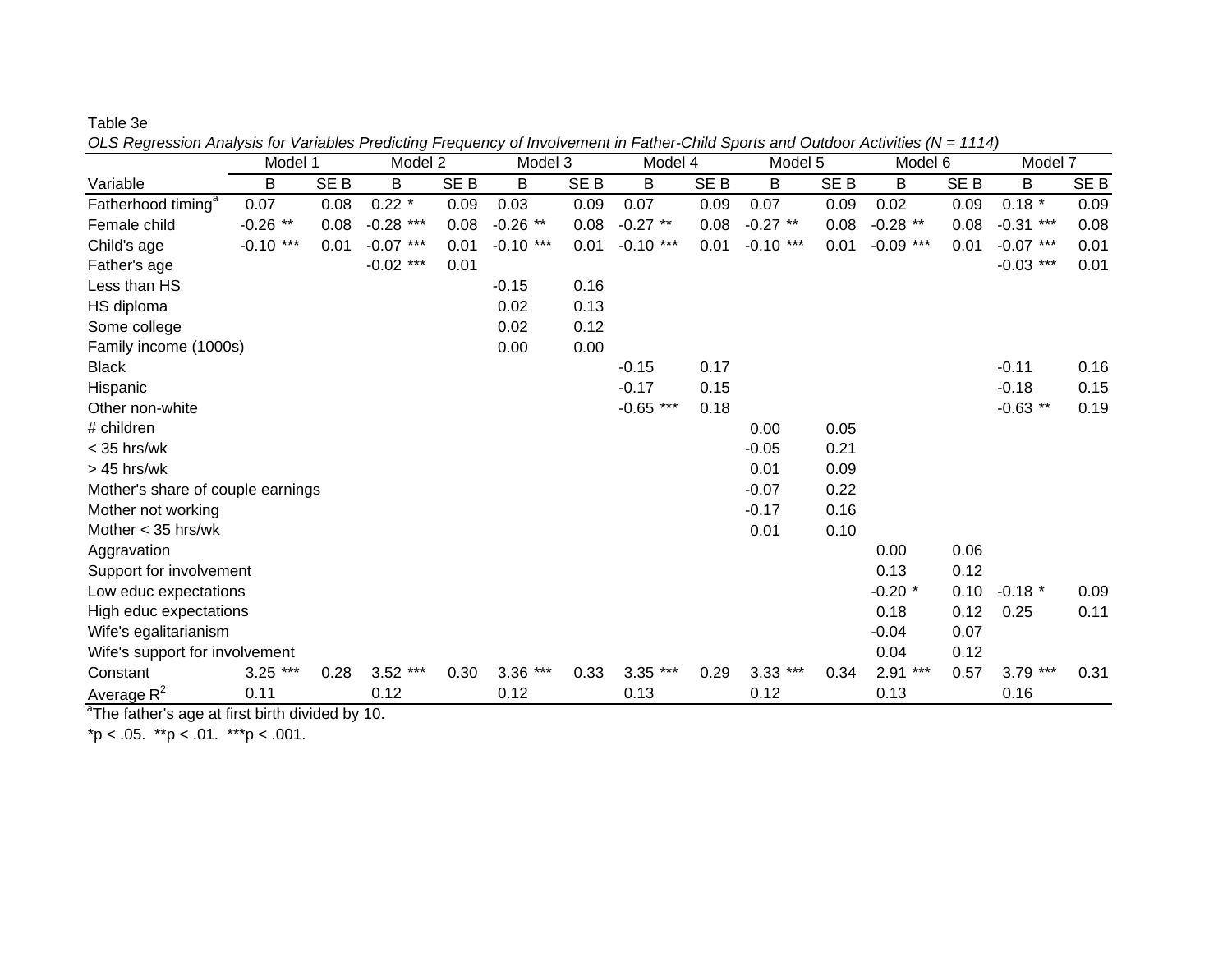| OLS Regression Analysis for variables Predicting Frequency of Rule Enforcement (N = 1114) | Model 1   |                 | Model 2       |                 | Model 3     |                 | Model 4     |                 | Model 5     |                 | Model 6       |                 | Model 7     |                 |
|-------------------------------------------------------------------------------------------|-----------|-----------------|---------------|-----------------|-------------|-----------------|-------------|-----------------|-------------|-----------------|---------------|-----------------|-------------|-----------------|
| Variable                                                                                  | B         | SE <sub>B</sub> | B             | SE <sub>B</sub> | В           | SE <sub>B</sub> | В           | SE <sub>B</sub> | B           | SE <sub>B</sub> | B             | SE <sub>B</sub> | В           | SE <sub>B</sub> |
| Fatherhood timing <sup>a</sup>                                                            | $-0.09$   | 0.06            | $-0.15$       | 0.08            | $-0.11$     | 0.07            | $-0.14$ *   | 0.06            | $-0.14$ *   | 0.06            | $-0.09$       | 0.06            | $-0.16$ **  | 0.06            |
| Female child                                                                              | 0.02      | 0.05            | 0.02          | 0.05            | 0.02        | 0.05            | 0.00        | 0.05            | 0.00        | 0.05            | 0.01          | 0.05            | $-0.01$     | 0.05            |
| Child's age                                                                               | $0.10***$ | 0.01            | 0.09<br>$***$ | 0.01            | $0.10***$   | 0.01            | $0.10***$   | 0.01            | $0.09***$   | 0.01            | $0.09***$     | 0.01            | $0.09***$   | 0.01            |
| Father's age                                                                              |           |                 | 0.01          | 0.01            |             |                 |             |                 |             |                 |               |                 |             |                 |
| Less than HS                                                                              |           |                 |               |                 | $-0.14$     | 0.11            |             |                 |             |                 |               |                 |             |                 |
| HS diploma                                                                                |           |                 |               |                 | 0.04        | 0.09            |             |                 |             |                 |               |                 |             |                 |
| Some college                                                                              |           |                 |               |                 | $-0.01$     | 0.08            |             |                 |             |                 |               |                 |             |                 |
| Family income (1000s)                                                                     |           |                 |               |                 | 0.00        | 0.00            |             |                 |             |                 |               |                 |             |                 |
| <b>Black</b>                                                                              |           |                 |               |                 |             |                 | $-0.41$ *** | 0.09            |             |                 |               |                 | $-0.41$ *** | 0.08            |
| Hispanic                                                                                  |           |                 |               |                 |             |                 | $-0.33$ **  | 0.10            |             |                 |               |                 | $-0.20$ *   | 0.10            |
| Other non-white                                                                           |           |                 |               |                 |             |                 | $-0.24$     | 0.12            |             |                 |               |                 | $-0.25$ *   | 0.12            |
| # children                                                                                |           |                 |               |                 |             |                 |             |                 | $-0.14$ *** | 0.03            |               |                 | $-0.11$ *** | 0.03            |
| $<$ 35 hrs/wk                                                                             |           |                 |               |                 |             |                 |             |                 | $-0.03$     | 0.14            |               |                 | $-0.03$     | 0.13            |
| $>45$ hrs/wk                                                                              |           |                 |               |                 |             |                 |             |                 | $0.15 *$    | 0.06            |               |                 | $0.12 *$    | 0.06            |
| Mother's share of couple earnings                                                         |           |                 |               |                 |             |                 |             |                 | 0.09        | 0.14            |               |                 |             |                 |
| Mother not working                                                                        |           |                 |               |                 |             |                 |             |                 | $-0.11$     | 0.10            |               |                 |             |                 |
| Mother $<$ 35 hrs/wk                                                                      |           |                 |               |                 |             |                 |             |                 | 0.05        | 0.07            |               |                 |             |                 |
| Aggravation                                                                               |           |                 |               |                 |             |                 |             |                 |             |                 | $-0.01$       | 0.04            |             |                 |
| Support for involvement                                                                   |           |                 |               |                 |             |                 |             |                 |             |                 | $-0.27$ **    | 0.09            | $-0.27$ **  | 0.08            |
| Low educ expectations                                                                     |           |                 |               |                 |             |                 |             |                 |             |                 | 0.05          | 0.07            |             |                 |
| High educ expectations                                                                    |           |                 |               |                 |             |                 |             |                 |             |                 | 0.00          | 0.07            |             |                 |
| Wife's egalitarianism                                                                     |           |                 |               |                 |             |                 |             |                 |             |                 | $0.10*$       | 0.05            | 0.07        | 0.05            |
| Wife's support for involvement                                                            |           |                 |               |                 |             |                 |             |                 |             |                 | $-0.07$       | 0.07            |             |                 |
| Constant                                                                                  | $1.70***$ | 0.21            | ***<br>1.61   | 0.22            | 1.78<br>*** | 0.25            | ***<br>1.94 | 0.21            | ***<br>2.08 | 0.26            | $***$<br>2.60 | 0.43            | 2.98 ***    | 0.37            |
| Average $R^2$                                                                             | 0.21      |                 | 0.21          |                 | 0.22        |                 | 0.24        |                 | 0.25        |                 | 0.24          |                 | 0.29        |                 |

Table 3f*OLS Regression Analysis for Variables Predicting Frequency of Rule Enforcement (N = 1114)*

 $\mathrm{^a}$ The father's age at first birth divided by 10.